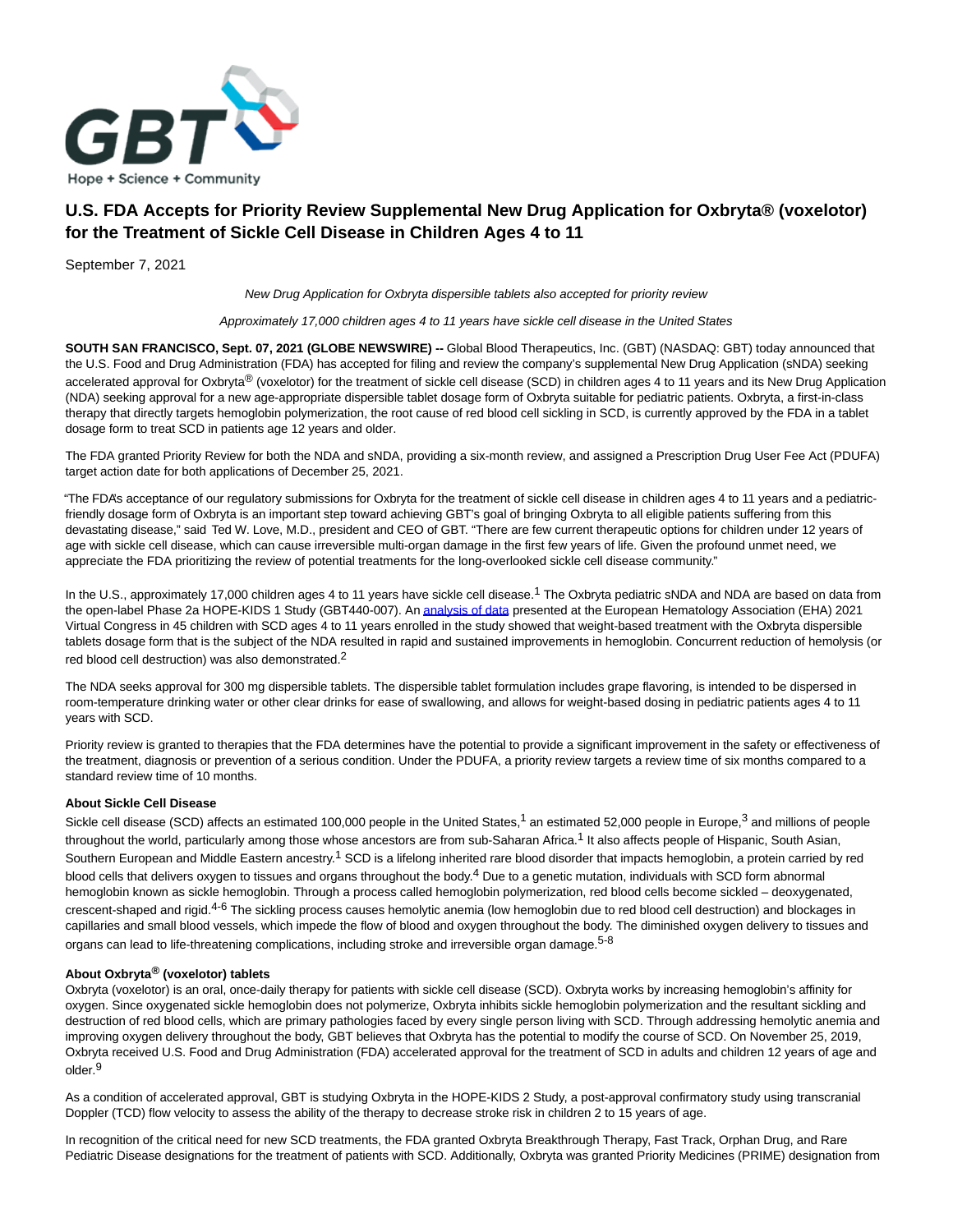the European Medicines Agency (EMA), Oxbryta was designated by the European Commission (EC) as an orphan medicinal product for the treatment of patients with SCD, and Oxbryta was granted Promising Innovative Medicine (PIM) designation in the United Kingdom from the Medicines and Healthcare Products Regulatory Agency (MHRA).

The EMA has accepted for review GBT's Marketing Authorization Application (MAA) seeking full marketing authorization of Oxbryta in Europe to treat hemolytic anemia in SCD patients ages 12 years and older.

#### **Important Safety Information about Oxbryta (voxelotor) tablets**

Oxbryta should not be taken if the patient has had an allergic reaction to voxelotor or any of the ingredients in Oxbryta. See the end of the patient leaflet for a list of the ingredients in Oxbryta.

Oxbryta can cause serious side effects, including serious allergic reactions. Patients should tell their healthcare provider or get emergency medical help right away if they get rash, hives, shortness of breath, or swelling of the face.

Patients receiving exchange transfusions should talk to their healthcare provider about possible difficulties with the interpretation of certain blood tests when taking Oxbryta.

The most common side effects of Oxbryta include headache, diarrhea, stomach (abdominal) pain, nausea, tiredness, rash, and fever. These are not all the possible side effects of Oxbryta.

Before taking Oxbryta, patients should tell their healthcare provider about all medical conditions, including if they have liver problems; if they are pregnant or plan to become pregnant as it is not known if Oxbryta can harm an unborn baby; or if they are breastfeeding or plan to breastfeed as it is not known if Oxbryta can pass into breastmilk or if it can harm a baby. Patients should not breastfeed during treatment with Oxbryta and for at least 2 weeks after the last dose.

Patients should tell their healthcare provider about all the medicines they take, including prescription and over-the-counter medicines, vitamins, and herbal supplements. Some medicines may affect how Oxbryta works. Oxbryta may also affect how other medicines work.

Patients are advised to call their doctor for medical advice about side effects. Side effects can be reported to FDA at 1-800-FDA-1088. Side effects can also be reported to Global Blood Therapeutics at 1-833-428-4968 (1-833-GBT-4YOU).

Full Prescribing Information for Oxbryta is available a[t Oxbryta.com.](https://www.globenewswire.com/Tracker?data=9q_WRHh7UQUu9JomMtDVem5DU4Zu4W7bEfOsBr-ehPkqyUUvYJ6w2CTnhLtkSDeUadtnPOkqqALHoC44Qt_Mwx6nFwKJ7SZKMpXjJfi-7tB6mO4VRXHmaA9zh713PynpmyzIClZllHLK029sIm9fAJevh7DE-RCr_3xxf5jBHmJhD2h1fqPTd1VCpmgE0bktZX4u0fUm9xG2QQQdcBt3XXYI65Z-xx91GfrVJinNHBgQ4G1sHEuQ9YMiTMybFQphdNllFqss8nu1lXRhN4r9Gwi-TgQU92xEtq0Ewq4DVzjLPE6ecdKr5r7o1x6CiTbrPuL28zzh4sq8jcHvE1sG264fQqBKAfEan_cXKH6orpj35FJ-aqoeM04QnmRubN4pk4Wa8z9Kvah8TLj_99KC_V8zU7zCNQhhY6vvUgxcZH4=)

#### **About Global Blood Therapeutics**

Global Blood Therapeutics (GBT) is a biopharmaceutical company dedicated to the discovery, development and delivery of life-changing treatments that provide hope to underserved patient communities. Founded in 2011, GBT is delivering on its goal to transform the treatment and care of sickle cell disease (SCD), a lifelong, devastating inherited blood disorder. The company has introduced Oxbryta® (voxelotor) tablets, the first FDA-approved treatment that directly inhibits sickle hemoglobin polymerization, the root cause of red blood cell sickling in SCD. GBT is also advancing its pipeline program in SCD with inclacumab, a P-selectin inhibitor in Phase 3 development to address pain crises associated with the disease, and GBT021601 (GBT601), the company's next-generation hemoglobin S polymerization inhibitor. In addition, GBT's drug discovery teams are working on new targets to develop the next wave of potential treatments for SCD. To learn more, please visit [www.gbt.com a](https://www.globenewswire.com/Tracker?data=U14SkwPr-oU4Nr_lfY1kHiVqynSLaiACmuh2y5yaCe80ZkB9osPt5pX468UeDUl3XLZ_xInen24Lz4Jbfm3auw==)nd follow the company on Twitte[r @GBT\\_news.](https://www.globenewswire.com/Tracker?data=E_DaLXWzZLwMS6su4wjYVVTkRh3mLHJQk-EatSYjBDLAiTBa_OUdUTISdQX7NrdxVgHCSSXI7-OIN1LoIgzsfQ==)

#### **Forward-Looking Statements**

Certain statements in this press release are forward-looking within the meaning of the Private Securities Litigation Reform Act of 1995, including statements containing the words "will," "anticipates," "plans," "believes," "forecast," "estimates," "expects" and "intends," or similar expressions. These forward-looking statements are based on GBT's current expectations and actual results could differ materially. Statements in this press release may include statements that are not historical facts and are considered forward-looking within the meaning of Section 27A of the Securities Act of 1933, as amended, and Section 21E of the Securities Exchange Act of 1934, as amended. GBT intends these forward-looking statements, including statements regarding GBT's priorities, dedication, commitment, focus, goals, mission and vision; safety, efficacy and mechanism of action of Oxbryta and other product characteristics; significance of reducing sickling and hemolysis and raising hemoglobin; commercialization, delivery, availability, use and commercial and medical potential of Oxbryta; significance of data presented at the EHA Congress, including support for the use of Oxbryta in children; ongoing and planned studies and clinical trials and related protocols, activities and expectations; expanding access to Oxbryta, including related activities and expectations; significance of the FDA's acceptance of GBT's regulatory submissions for Oxbryta; regulatory submissions to potentially expand the approved use of Oxbryta for more patients and in a pediatric formulation in the U.S. and to treat patients in Europe and other territories, including potential review, timing and approval; the suitability, use and potential of such pediatric formulation; altering the treatment, course and care of SCD and mitigating related complications; potential impact of addressing the root cause of red blood cell sickling at a young age; safety, efficacy, mechanism of action, advancement and potential of GBT's drug candidates and pipeline; and working on new targets and discovering, developing and delivering treatments, to be covered by the safe harbor provisions for forward-looking statements contained in Section 27A of the Securities Act and Section 21E of the Securities Exchange Act, and GBT makes this statement for purposes of complying with those safe harbor provisions. These forward-looking statements reflect GBT's current views about its plans, intentions, expectations, strategies and prospects, which are based on the information currently available to the company and on assumptions the company has made. GBT can give no assurance that the plans, intentions, expectations or strategies will be attained or achieved, and, furthermore, actual results may differ materially from those described in the forwardlooking statements and will be affected by a variety of risks and factors that are beyond GBT's control, including, without limitation, risks and uncertainties relating to the COVID-19 pandemic, including the extent and duration of the impact on GBT's business, including commercialization activities, regulatory efforts, research and development, corporate development activities and operating results, which will depend on future developments that are highly uncertain and cannot be accurately predicted, such as the ultimate duration of the pandemic, travel restrictions, quarantines, social distancing and business closure requirements in the U.S. and in other countries, and the effectiveness of actions taken globally to contain and treat the disease; the risks that GBT is continuing to establish its commercialization capabilities and may not be able to successfully commercialize Oxbryta; risks associated with GBT's dependence on third parties for research, development, manufacture, distribution and commercialization activities; government and third-party payer actions, including those relating to reimbursement and pricing; risks and uncertainties relating to competitive treatments and other changes that may limit demand for Oxbryta; the risks regulatory authorities may require additional studies or data to support continued commercialization of Oxbryta; the risks that drug-related adverse events may be observed during commercialization or clinical development; data and results may not meet regulatory requirements or otherwise be sufficient for further development, regulatory review or approval; compliance with obligations under the Pharmakon loan; and the timing and progress of activities under GBT's collaboration, license and